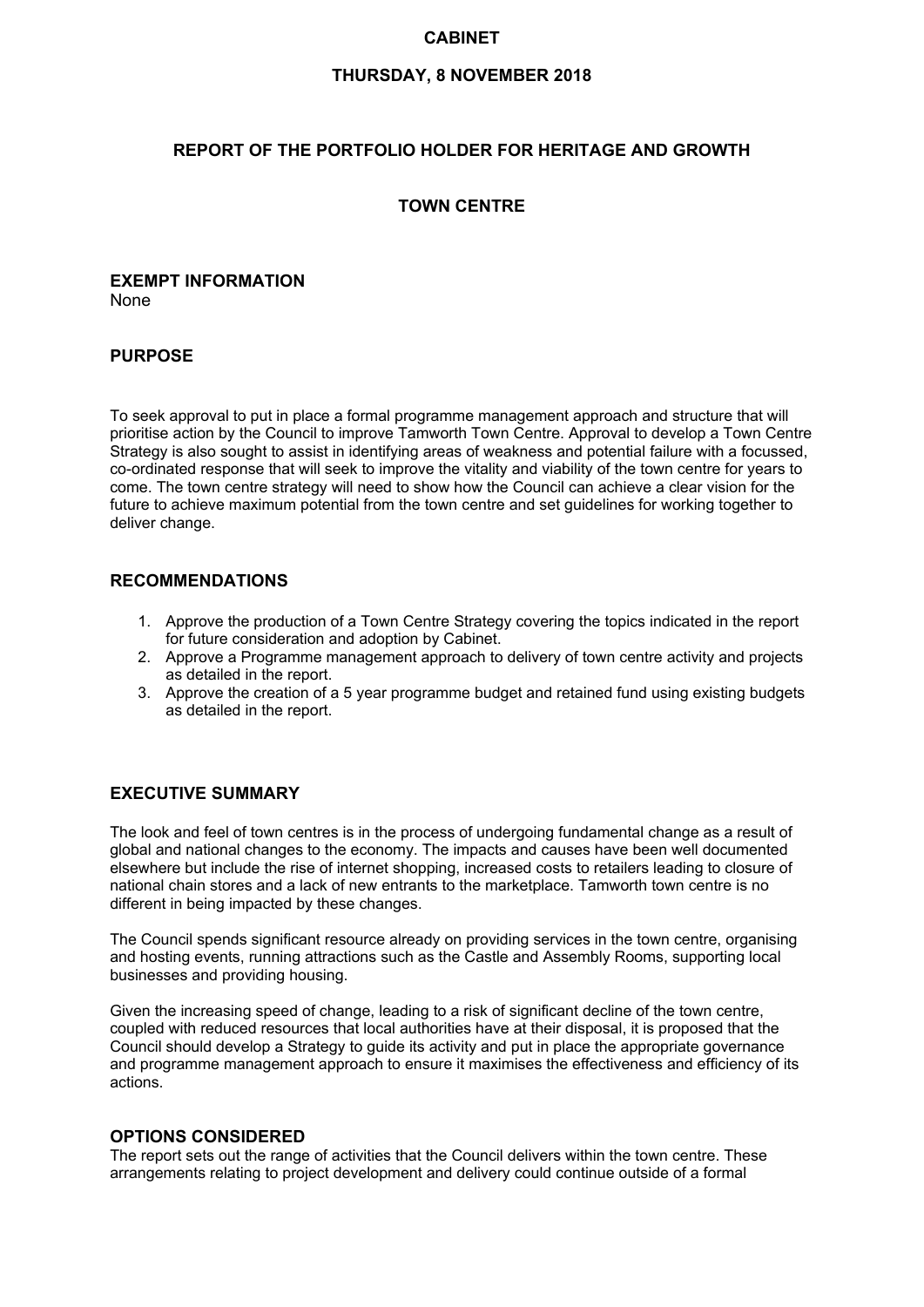programme and strategy. However, this approach is deemed to be inefficient as projects may not align with corporate objectives and operate without robust control mechanisms. In the absence of a 'big picture' there is an opportunity cost in failing to co-ordinate projects that could save resources and deliver wider impacts through merger, better targeting and timing. Furthermore, there is a risk that projects are approved and resources allocated where had the strategy been in place, they would have been rejected on the basis that they do not fully deliver the necessary objectives.

The Tamworth Corporate Strategy and Tamworth Borough Council Local Plan 2006-2031 both refer to a town centre strategy being required to help regenerate the town centre and better capitalise on the town centre asset. It is therefore acknowledged that there is a need for such a strategy and the passage of time adds to this pressure.

## **RESOURCE IMPLICATIONS**

In order to create the Town Centre Strategy by the end of March 2019, external resource will be brought in through the use of existing budgets. This is to reduce the amount of internal resource required and ensure that best practice from other areas is harnessed.

In order to support additional Council activity in the Town Centre it is proposed that a number of retained funds and currently available budgets be pooled for a 5 year period. These budgets will then be made available for internal teams **only** to "bid" into, as long as they are additional to current activity. It is an essential part of programme delivery that a 5 year timeframe be set for budgets in this case to allow stability and flexibility for projects. It is the nature of programme and project management that changes occur on a regular and unpredictable basis and there needs to be a strong level of confidence that if a project slips or is reprioritised, that the funding is still available to progress other streams.

The budget virements required are shown below.

### Revenue Budgets

There are a number of annual budgets across the authority that it is proposed to be combined to create a greater impact and effect on the Town. It is proposed these be combined into one pot, under account code GY0202 for a five year period. Given the nature of the likely spend, there may be occasions where projects cross over financial years or monies may be held back to support larger spend projects in the following financial year. It is therefore proposed that any underspend is placed in a specific town centre retained fund for draw down when required subject to Section 151 Officer agreement.

It should be noted that current spend on these budgets, such as the annual visitor guide, will be considered on a case by case basis alongside other projects to ensure the Council can maximise its impact on town centre activity. It should also be recognised that the budget mentioned below, currently used for marketing and promotion, be excluded from budgets which are being considered separately as part of the place investment work. The proposed budgets to be amalgamated are:

| <b>Title</b>               | <b>Account Code</b> | <b>Budget Code</b> | <b>Budget to be</b><br>utilised |
|----------------------------|---------------------|--------------------|---------------------------------|
| Conservation<br>Grants     | GS0401              | 30404              | £6,000                          |
| Distribution               | GY0202              | 33036              | £2,500                          |
| Promotion and<br>marketing | GY0202              | 35022              | £13,560                         |
| <b>TOTAL</b>               |                     |                    | £22,060                         |

### Retained funds

There are a number of retained funds across the authority that have been accrued, that have a particular focus on Town Centre activity.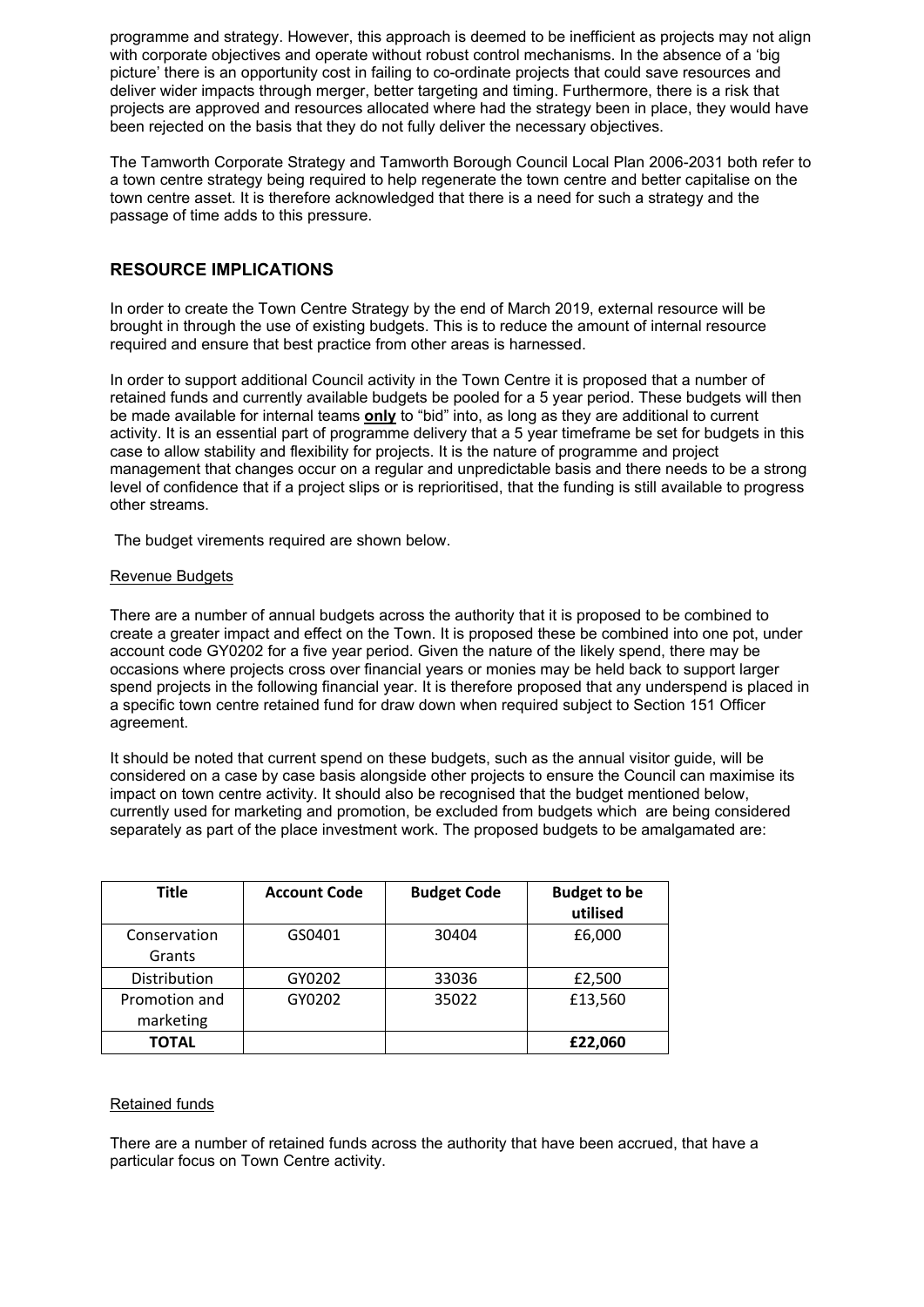| <b>Title</b>               | <b>Assistant Director</b> | <b>Retained Fund Code</b> | Value          |
|----------------------------|---------------------------|---------------------------|----------------|
| Market Income              | AD Partnerships           | PM1691 X0156              | 57,626.00<br>£ |
| <b>Retained Funds</b>      |                           |                           |                |
| <b>Conservation Grants</b> | AD Growth and             | PM1775 X0156              | 25,000.00<br>£ |
| <b>Retained Funds</b>      | Regeneration              |                           |                |
| Place Investment           | AD Growth and             | PM1640 X0156              | 30,760.00<br>£ |
| <b>Retained Fund</b>       | Regeneration              |                           |                |
| <b>TOTAL</b>               |                           |                           | £ 113,386.00   |
|                            |                           |                           |                |

## Total Budget

Over a 5 year proposed timetable, the total pot available for new and additional town centre revenue projects will be £223,686, meaning that on average there could be £44,737 available per year, however this will depend on the type of projects "bid" for. Other budgets could be added to this fund if it was felt better use of monies and economies of scale could be made from other services that deliver activities related to the Town Centre.

# **LEGAL/RISK IMPLICATIONS BACKGROUND**

There are no identified legal implications for the proposed approach. Each project will be subject to an individual risk assessment as part of the project governance. However some high level risks for this approach have been identified as follows:

| Risk: Lack of finance/resources                                                           | Impact: High |
|-------------------------------------------------------------------------------------------|--------------|
| Mitigation: To have a realistic and clear approach to budgeting and to plan ahead for any |              |
| recruitment or training that may be required.                                             |              |

| Risk: Disengagement of key players                                                                                                                 | Impact: Medium |
|----------------------------------------------------------------------------------------------------------------------------------------------------|----------------|
| Mitigation: To clearly identify lead roles and timescales. Changes to policies and<br>procedures may be required to ensure projects stay on track. |                |

| Risk: Economy changes                     | Impact: Medium |
|-------------------------------------------|----------------|
| Mitigation: To be flexible and realistic. |                |

| Risk: Partnership disengagement                                                            | Impact: Medium |  |
|--------------------------------------------------------------------------------------------|----------------|--|
| Mitigation: To hold regular meeting with partners, making sure all roles are clear. Review |                |  |
| partnerships to see if any work can be done in house.                                      |                |  |

# **SUSTAINABILITY IMPLICATIONS**

Tamworth town centre performs a strategic function and provides the most sustainable location for many services and facilities required by those living and working within and close to Tamworth. It provides key civic, retail, housing, service, education, employment and leisure opportunities and facilities in a central location that is well served by public transport. It is by definition the most accessible location for all members of the community whether they seek to travel by private car, bus, rail, cycling or walking.

It is evident that the town centre is showing signs of decline with the increasing number of empty properties. There is a general lack of investment in property which may point to reducing confidence in the town and the appearance of discount retailers, charity shops and the general high turnover of marginal businesses. As a consequence, patronage within the centre will fall and the general appearance and perception of the centre will lead to people avoiding the town centre thereby creating an unsafe, hostile environment. The decline will continue in a vicious circle unless action is taken.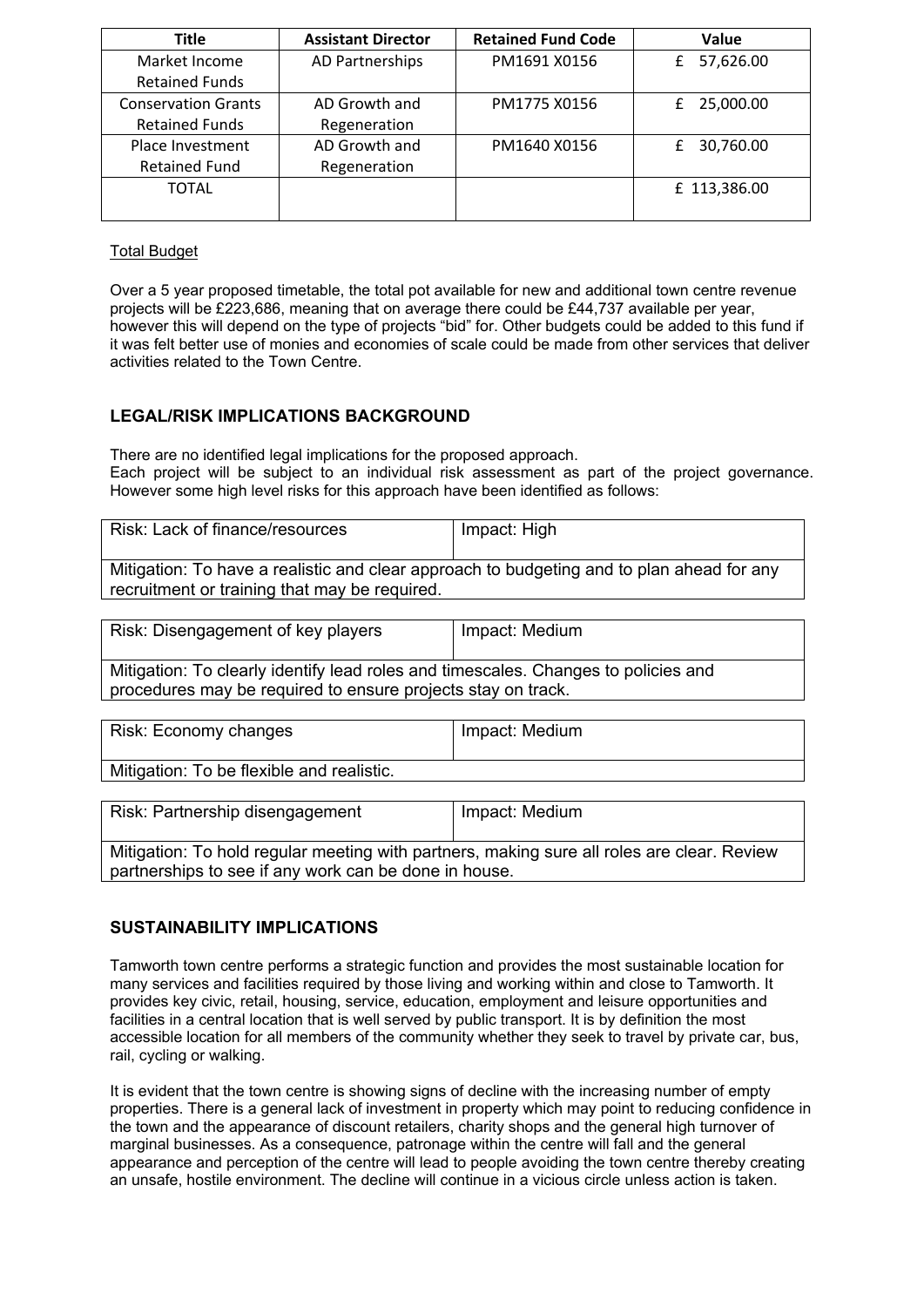The development of a strategy for the town centre will focus on its advantage as the optimal location for many services and facilities. Market forces will lead to some functions leaving the centre but others will replace them should the right conditions be created. The strategy will help to redefine the function of the town centre and aspire to deliver a centre that is fit for purpose and able to respond to the challenges it faces. It is anticipated that a new approach will help to increase confidence and investment in Tamworth, helping to revitalise the town centre.

## **BACKGROUND INFORMATION**

### Key issues

The origins of town centres lie in the social needs of people to come together for company, protection and survival. Historically they are literally the centre of the town – the point at which main thoroughfares lead to and meet. The centre of towns have always been the focus of economic activity: buying and selling commodities, services, entertainment. Since Victorian times the focus of economic activity has been retailing. With the rise of supermarkets and then the trend for larger format stores seeking out of centre locations, easily accessible by car, the high street has been dominated by fashion retail.

However, over the last 15 years the Country has experienced structural changes to retailing and the economy which is impacting on the look and feel of town centres:

- Increasing rents
- Demand for larger format units<br>- Desire for key retailers to locate
- Desire for key retailers to locate in proximity to each other
- Desire for an 'experience'
- Rise of internet shopping
- Increased staff costs as a result of minimum and living wage

This has led to greater competition between retailers, centres, increase pressure for out of centre locations to accommodate larger format stores and car parking and increases in complimentary uses. This has resulted in store closures of national brands as well as smaller local independents. It has impacted on traditional town centres who haven't been able to compete or adapt to these changes.

Tamworth town centre has been hit as hard as other areas. The vacancy rate is now 14% which is its highest for a number of years. The national vacancy rate was 11.2% at the end of 2017 (Savillls). The town has seen store closures of national retailers such as HMV and Woolworths, and relocations by others such as Argos, McDonalds, Dorothy Perkins, Clarks to the out of centre retail parks. Those out of centre retail parks which historically were dominated by supermarkets and white goods retailers are now focus for fashion retail and leisure (restaurants, cafes, gym) as well as supermarkets. Ironically, the out of centre retail parks are also now being impacted with national store closures such as Maplins and Toys a R'Us, and well reported difficulties for John Lewis, M&S and Mothercare.

Tamworth town centre also struggles with a lack of diversity of uses. There is a lack of an evening economy beyond traditional pubs, with not many restaurants in the town centre given size of town. Leisure uses beyond pubs are confined to the edges of the town centre. Furthermore, there are not many town centre residential properties within the actual centre.

Where Tamworth town centre is strong is its large market, which is very popular and brings in people to town on Tuesdays and Saturdays. The town centre also has a varied and popular events programme ranging from drive in cinema to fireworks and attracting large numbers of visitors such as St Georges Day which attracts 11,000 visitors to the town, although focused in the Castle Grounds but also smaller ones such as Art Attack held in Ankerside which recently attracted over 1,000 participants.

There has been lots written about these changes and possible responses such as the Portas Review and the Grimsey review. Organisations such as GBSLEP have also undertaken work to identify best practice and the LGA have prepared a toolkit for Local Authorities. Government Policy still recognises that town centres are the heart of the community and that their viability and vitality should be protected and enhanced.

The Council wants to achieve safe vibrant places for people of all ages to visit and the regeneration of the town centre is a clear ambition in the Corporate Plan.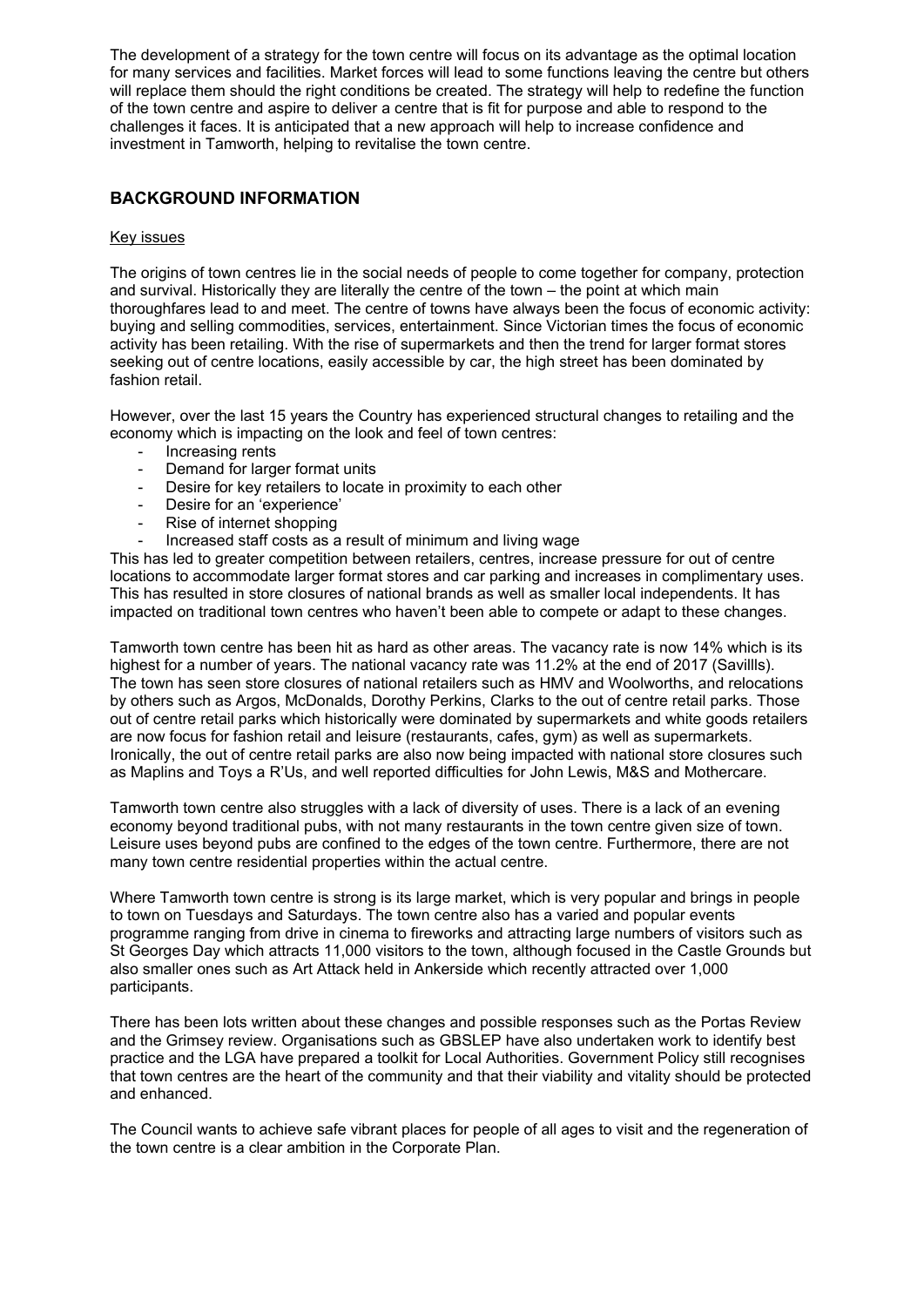### Current TBC activity

The Councils ambitions for the town centre are set out in its Local Plan. This sets out land use policy and strategy. This builds on the Tamworth masterplan completed with partners in 2009.

The Council has a role as provider of services to town centre businesses and visitors such as housing, conservation area grants, car parking, open spaces, street cleansing, refuge collection, facilities and attractions such as the Assembly Rooms and Castle, commercial property, business startup space (TEC), regulatory such as planning and environment health. As part of the BID process the Council estimated that the annual cost of these services (excluding housing related work) was £2.7m.

In addition, the Council has undertaken a number of important projects to enhance the vitality and viability of the town centre. The Enterprise Quarter project valued at c.£5.8m will deliver an enhanced and extended Assembly rooms, Tamworth Enterprise Centre (TEC), a new restaurant, public realm and library improvements. The TEC has now been open a year and has supported 19 businesses and supported the creation and retention of 56 jobs. The Assembly Rooms is due to be completed mid 2019 and the restaurant will follow. The Gateways project is undertaking public realm enhancements to key gateways and routes into the town centre. Routes already enhanced include the route from Ventura Park to the town centre and from the railway station to the town centre costing a total of £2.35million. Future phases will consider Church St and Corporation Street. Work is currently taking place to create a new visitor experience at the Castle with a capital value of c.£750k. Work also took place in 2013 to host the Staffordshire Hoard which had a value of £1.16m, which led to a 23% increase in visitor numbers.

### Future activity

Officers have been considering how services in relation to the town centre could be delivered in the future and have been working on a project pipeline. Given the reduction in local government financing, there will be a need to maximise the use of resources, both financial and people and skills. The recent management structure changes have given an opportunity to think more holistically about the town centre and consider it as a complex economic ecosystem. The community, businesses and partners expectation is that the Council will set a strategic direction for the town centre to give stability and confidence. The town centre will continue to be a focus for facilities and services as the most sustainable accessible location in the town, particular the most vulnerable. Given this, it is considered that the Councils approach to the town centre should be modified and that a flexible long term strategy for the town centre should be produced. This will enable the development of clear projects with defined roles, timescales and resources to deliver the strategy. Involvement from identified key stakeholders will help steer the projects to ensure they are viable and desired.

### Programme Board approach

It is proposed that to give good governance and ensure delivery that a 'programme' approach is utilised. This will utilise Executive Leadership Team (ELT) to sign off individual projects, oversee their implementation and ensure coordination happens between projects. Senior officers will be appointed as key project sponsors and they will assemble project teams for each project as required. Cabinet will approve and have oversight of the Strategy and a rolling programme of projects. It is proposed that the Infrastructure, Safety and Growth Scrutiny Committee receive quarterly updates on progress against the strategy and programme. Further details of this approach is contained within Appendix A

### **Projects**

Through the approaches outlined in previous sections, projects will be designed by and also submitted to the Town Centre Coordination Group in order to be assessed and prioritised into a programme management framework, which will then be agreed by ELT.

A programme of projects will be established over a 5 year period, with the aim of having more projects than available monies, to counteract the risk of projects not being delivered or failing due to unforeseen consequences.

Projects will be expected to conform to a number of requirements:

- 1. Be predominantly revenue only with minimal capital expenditure.
- 2. Be additional activity, not replacing or replicating current activity or spend
- 3. Meet specific project criteria to be set out by ELT.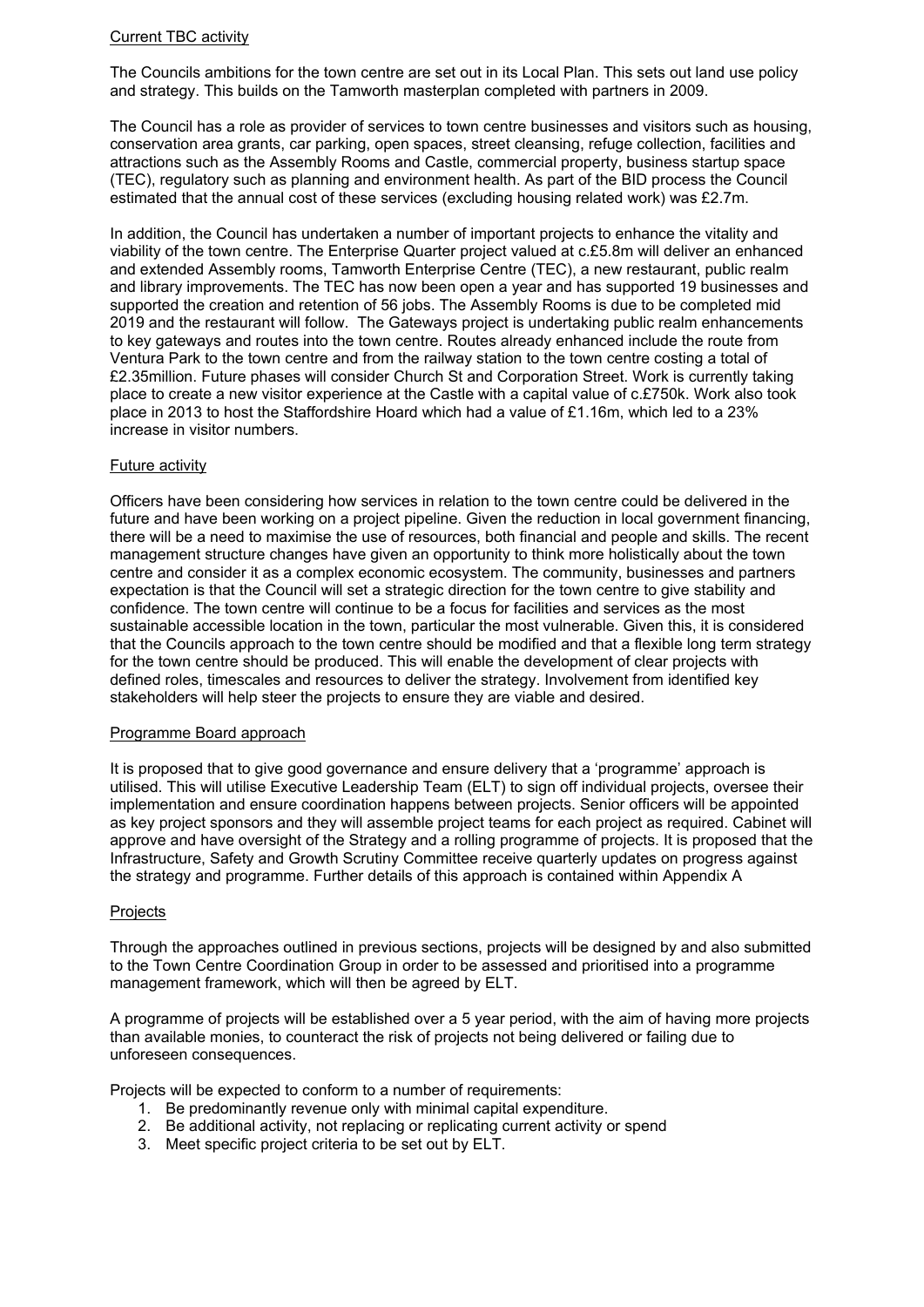The only activity expected to be directly affected by this approach is the Visitor Guide, however as already mentioned, a separate piece of work is already being undertaken across services as part of the place investment Strategy to identify more collaborative practices which would result in economies of scale and further efficiencies.

A project pipeline is included in appendix B. It is expected that projects will focus on some of the following activity areas:

- Building improvement; e.g. shop fronts / signage
- business support schemes; e.g. training / grant funds.
- Business engagement and relationships,
- Events
- Feasibility reports for larger capital projects.
- Market research and intelligence: e.g. commercial property assessments / sector research / consumer trends.
- Marketing activity; e.g specific campaigns / social media activity.

### **Strategy**

Going forward, a clear framework is needed to set out the Council's priorities for the town centre in order to guide service delivery and investment decisions. A strategy will identify priorities for improvements in the town centre and ensure that decisions are assessed on the contribution made to delivering the town centre vision.

The Strategy for the town centre is a key component of the programme management approach that advocates a vision with defined aims and objectives. This will be a high level document that will drive the organisation towards desired outcomes. The strategy will require high level leadership and commitment to be successful and clearly articulates what is required. It should eliminate any areas of doubt and provide a reference point for project development and delivery.

In promoting a programme management approach, the Council will be looking to deliver a series of related projects concurrently to achieve enhanced benefits from the projects as a group. Proposals will be assessed as to whether they comply with the strategy and only those projects that do and are complimentary will proceed to the next stage. Projects that are delivered individually can often miss their targets and outputs and while they may be successful, their full potential is unlikely to be realised.

It is envisaged that the strategy will be organised into a number of themes covering the following areas:

- Leisure encompassing retail, food and drink, sport and recreation and events offer.
- Housing consideration of town centre living, tenures, client groups and services and facilities required to support a town centre residential community.
- Identity focussing on the town's distinctiveness and attractions, anchors, negative aspects of the centre and marketing activities associated with the town centre.
- Public realm looking at buildings, landscaping, legibility, security, infrastructure and public spaces.
- Accessibility including public transport, car parking, pedestrian routes and flows, servicing, traffic movement and pedestrian and vehicle safety.
- Stewardship emphasis on the Council's role as a landlord and owner, street cleansing, maintenance and consideration of implications of policy constraint.
- Engagement promoting an overall champion, ensuring inclusivity and representation across all sectors, shared vision/strategy, accountability and resources.

The Strategy will not be a Masterplan for the town centre which will follow as a separate document that will identify opportunities for investment and improvement to deliver the physical, social and environmental aspirations of the strategy. Elements of the strategy and action plan will be delivered inhouse but it will be necessary to bring in specialist skills to facilitate discussion and potentially assist in the formulation of the strategy to ensure that good practice and experience from elsewhere is captured. An engagement and marketing strategy will be important to inform consultation with key partners and people that live and work in the borough. Again, external support will assist with this.

### Timetable

If agreed by Cabinet the principles of the programme management approach will be adopted immediately. It is envisages that the Strategy will be brought back to Cabinet in Spring 2020 for consideration alongside a programme plan of projects.